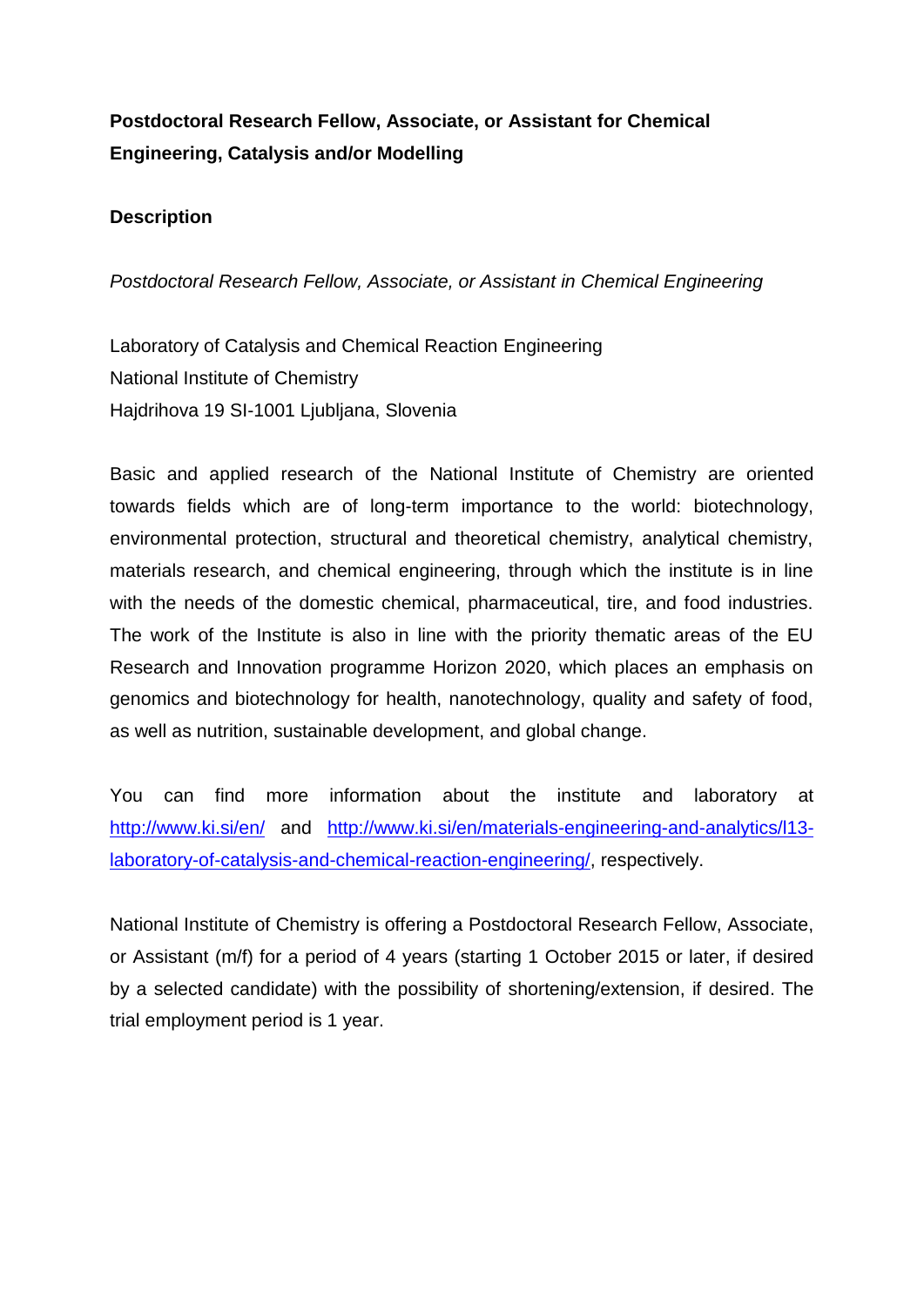#### *Content of work:*

The laboratory is offering a Postdoctoral Research Fellow position within the framework of a positively-evaluated H2020-SPIRE-2015 project, involving several leading industrial partners and academic institutions. The content of the project includes (among others) the plasma activation and (catalytic) conversion of methane and carbon dioxide into oxygenates, and for the project-related tasks and subtasks several (post)doctoral positions are open.

Candidates should preferably have experience in the fields of chemical engineering, chemistry or physics relating to reactor construction, plasma processes, methane conversion, heterogeneous catalysis and the pertinent experimentation (Option 1), or plasma processes, their modelling and the interrelating mechanisms (Option 2). Having demonstrable expertise in both of these fields is definitely desired as well, in addition to the conventional (natural gas) or emerging (flue gases, biogas, dry reforming, *etc.*) methane and CO<sub>2</sub> activation routes.

We invite applicants with a PhD degree in chemical engineering, chemistry, physics or related areas who have worked scientifically using the above-described skillsets, experience and expertise to apply for the open position. We expect the applicants to be proficient in at least the basic concepts of chemical engineering, reaction kinetics and heterogeneous catalysis. Experience in the field of the conventional methane conversion-related catalysis and process (steam reforming), syngas production, or further applications of the syngas to synthesized other value-added chemicals (methanol, formaldehyde, dimethyl ether, *etc.*) is highly welcome, although reactor construction, plasma-processes experience or mechanistic modelling skills are more beneficial.

Candidates should be prepared to work as a member of the team, should be reliable, motivated, independent and imaginative. Candidates should preferably exhibit past knowledge in project preparation, management and execution in general, not related to the current project at hand. Mastering of both spoken and written English is required, and may be presented through language skill certificates or the applicationenclosed publications (preferably first-authored).

Please send your application referring to this open position by e-mail [\(andrej.pohar@ki.si\)](mailto:blaz.likozar@ki.si), enclosing **CV** (explaining the scientific and research background with regard to the open position, including copies of university